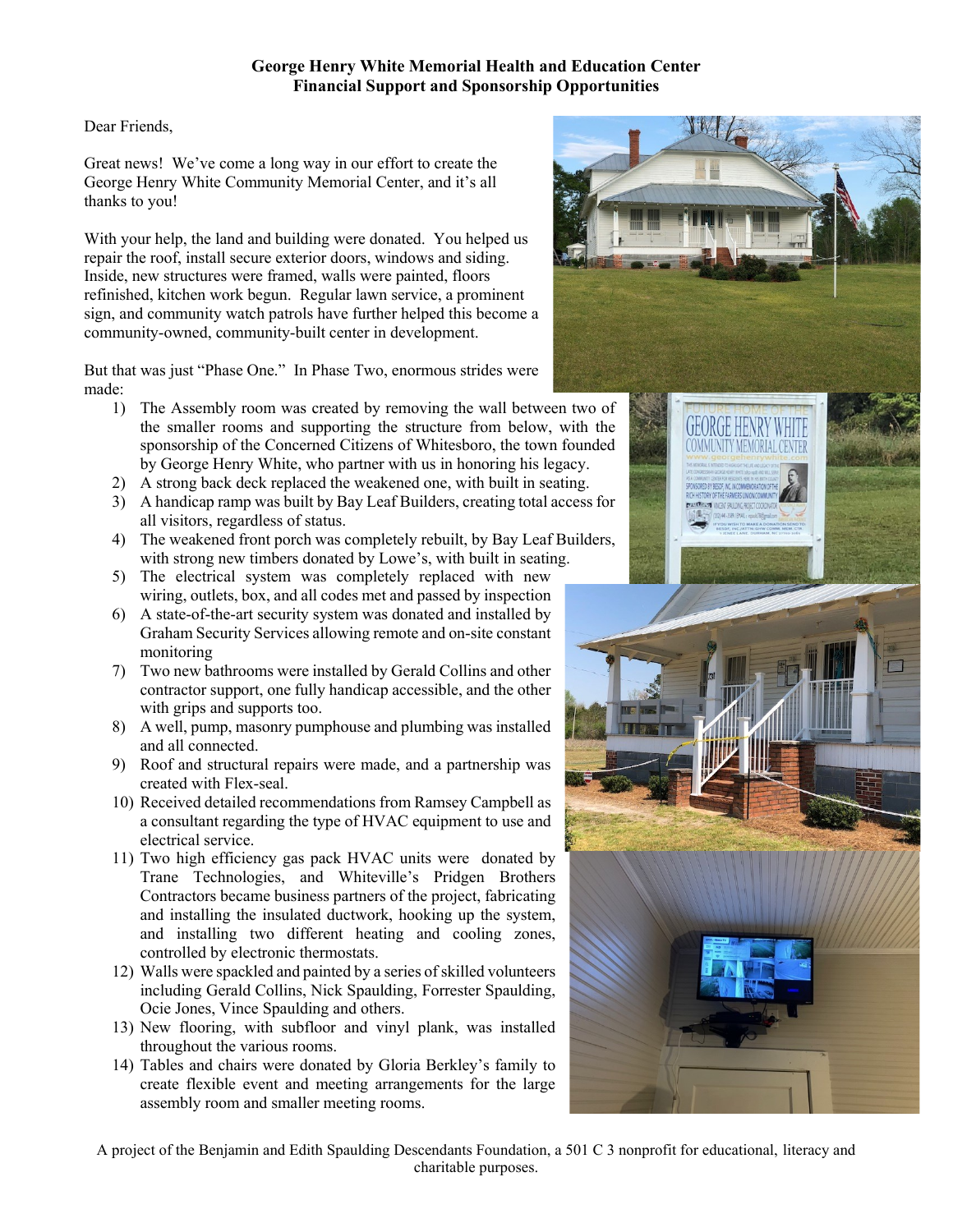- 15) A podium was hand-crafted for the large hall by Lester Jacobs.
- 16) At every step, local community members have been on hand to feed the workers, receive shipments, create the landscaping, raise funds and reach out to others.

Numerous agencies and organizations are now joining including those who would like to use the center. Prominent historian Earl Ijames of the North Carolina Museum of History is an advisor. Support has been given by businesses, such as Salesforce, Lightsmith Productions, Dancing Joy, Lowe's, Flex-seal, Trane Technologies, Pridgen Brothers Contractors, Graham Security Services, and Mathews Electric.

Nonprofit and church partners have included Bay Leaf Builders, Community Watch, Masons, Shriners, Concerned Citizens of Whitesboro, Presbytery of New Hope and others. And private donors will be recognized on a Donors Hall of Fame board.

Now, we have just a few more items on our "To-do" list to fulfill. So your help now is even more important!

We welcome businesses, foundations, agencies, families and individuals. Of course, your donation is tax-deductible. But it's also something more.

George Henry White was born here, was raised here, and learned the skills he used in Congress, in business, and in the law—right in this community. What better way to honor his memory—and the memories of all those who've come before us—than to create a place where people can gather, learn, serve, receive help, and make a great community?

As people who have always seen a need and found a way to fill it here's a chance for us to build something that will stand—and provide opportunities—for many years to come.

Please check the next page for a list of projects completed, and the ones that still need to be done. We gladly accept financial, in-kind, service and special contributions.

If you'd like to give online, go to [www.georgehenrywhite.com.](http://www.georgehenrywhite.com/)

If you prefer to send a check, make it to:





Benjamin and Edith Spaulding Descendants Foundation (501 C 3 tax-exempt foundation) 5607 Catskill Court, Durham, NC 27713 (for GH White Center) For questions: 202-441-3589.

Again, I want to thank you for your leadership and generosity to date. I hope I can count on you to help us complete the project--and provide Columbus and Bladen County neighbors with a much-needed facility as a fitting tribute to the legacy of George Henry White.

Yours sincerely,

Vince Spaulding, Project leader